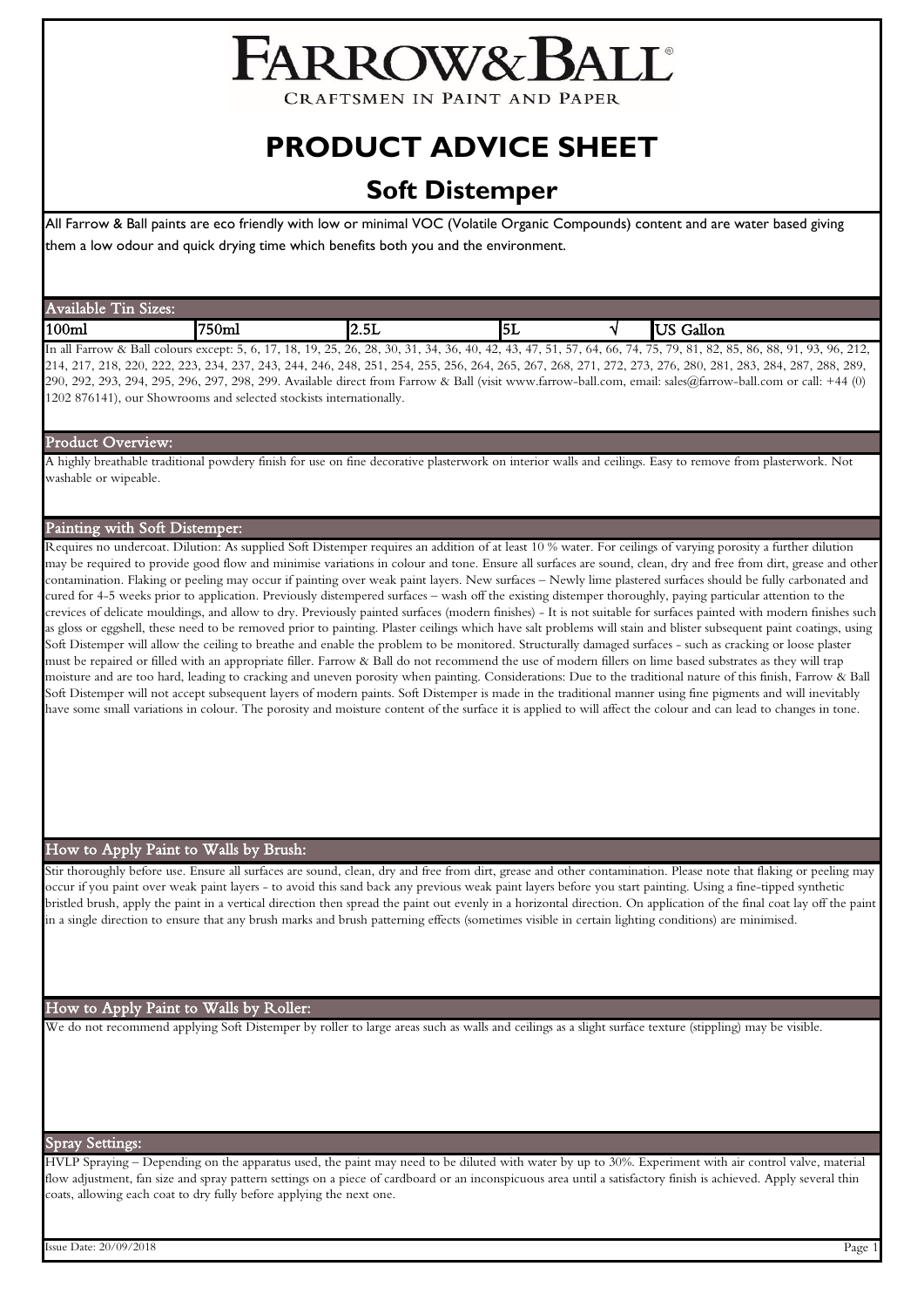| Other Product Applications:                                                                                                                    |                                                                                                                                                                                                                                                                                                                                                                                                                                                                                      |  |  |  |
|------------------------------------------------------------------------------------------------------------------------------------------------|--------------------------------------------------------------------------------------------------------------------------------------------------------------------------------------------------------------------------------------------------------------------------------------------------------------------------------------------------------------------------------------------------------------------------------------------------------------------------------------|--|--|--|
| 876141 or email customer.services@farrow-ball.com. Please note that calls may be recorded for training purposes.                               | If you wish to use Farrow & Ball products for any applications which are not featured here, please contact Customer Services for advice on +44 (0) 1202                                                                                                                                                                                                                                                                                                                              |  |  |  |
| Application Information:                                                                                                                       |                                                                                                                                                                                                                                                                                                                                                                                                                                                                                      |  |  |  |
| Do not paint in temperatures below 10°C or in excessive heat above 30°C.                                                                       |                                                                                                                                                                                                                                                                                                                                                                                                                                                                                      |  |  |  |
| Coverage Rate (m2/l per coat):                                                                                                                 | Drying Time:                                                                                                                                                                                                                                                                                                                                                                                                                                                                         |  |  |  |
| Up to 13                                                                                                                                       | Dry in 2 hours.                                                                                                                                                                                                                                                                                                                                                                                                                                                                      |  |  |  |
| Sheen Level:                                                                                                                                   | Recommended Number of Coats:                                                                                                                                                                                                                                                                                                                                                                                                                                                         |  |  |  |
| 2%                                                                                                                                             | $1^{\star}$                                                                                                                                                                                                                                                                                                                                                                                                                                                                          |  |  |  |
| drying times may be longer in cooler and/or higher humidity environments. Darker Colors may take longer to dry.                                | *Darker/stronger colours may require additional coats. Please note: The drying and Recoat times provided are based on applying paint in normal conditions -                                                                                                                                                                                                                                                                                                                          |  |  |  |
| Density:                                                                                                                                       |                                                                                                                                                                                                                                                                                                                                                                                                                                                                                      |  |  |  |
| $1.2 - 1.4$ g/cc                                                                                                                               |                                                                                                                                                                                                                                                                                                                                                                                                                                                                                      |  |  |  |
| Picture Framing:                                                                                                                               |                                                                                                                                                                                                                                                                                                                                                                                                                                                                                      |  |  |  |
| during application can lead to a common decorating problem known as "Flashing" (a halo effect where two edges of paint meet).                  | As Soft Distemper has a matt finish, care should be taken when painting darker shades of colour. Always keep a wet edge while painting as losing the wet edge                                                                                                                                                                                                                                                                                                                        |  |  |  |
| Colour Accuracy:                                                                                                                               |                                                                                                                                                                                                                                                                                                                                                                                                                                                                                      |  |  |  |
| more than one tin of the same colour is to be used ensure that batch numbers are identical or intermix before use. Stir thoroughly before use. | Check for colour accuracy prior to use as Farrow & Ball will not be liable for decorating costs caused as a result of an incorrect colour being applied. When                                                                                                                                                                                                                                                                                                                        |  |  |  |
| Cleaning:                                                                                                                                      |                                                                                                                                                                                                                                                                                                                                                                                                                                                                                      |  |  |  |
| washed. For areas of high wear consider using Farrow & Ball Modern Emulsion.                                                                   | Soft Distemper is not washable or wipeable. Please note that very matt finish of this paint will mean that some colours will become marked or scuffed when                                                                                                                                                                                                                                                                                                                           |  |  |  |
| Clean Up:                                                                                                                                      |                                                                                                                                                                                                                                                                                                                                                                                                                                                                                      |  |  |  |
| Clean brushes with warm soapy water.                                                                                                           |                                                                                                                                                                                                                                                                                                                                                                                                                                                                                      |  |  |  |
| Storage Advice:                                                                                                                                |                                                                                                                                                                                                                                                                                                                                                                                                                                                                                      |  |  |  |
| deterioration of contents or packaging after this date.                                                                                        | This product is water based and must be protected from frost and extreme temperatures. Use within 6 months of purchase. We accept no responsibility for the                                                                                                                                                                                                                                                                                                                          |  |  |  |
| Environmental & Disposal Advice:                                                                                                               |                                                                                                                                                                                                                                                                                                                                                                                                                                                                                      |  |  |  |
| Environmental Department for disposal instructions. Metal containers may be recycled.                                                          | Do not empty into drains or watercourses. Dispose of contents/container to waste disposal site in accordance with local/national regulations. Contact the local                                                                                                                                                                                                                                                                                                                      |  |  |  |
| <b>VOC Content Information:</b>                                                                                                                |                                                                                                                                                                                                                                                                                                                                                                                                                                                                                      |  |  |  |
| EU limit value for this product (cat. $A/[a]$ ): 30g/1 (2010). This product contains max 2g/1 VOC.                                             |                                                                                                                                                                                                                                                                                                                                                                                                                                                                                      |  |  |  |
| Formulation:                                                                                                                                   |                                                                                                                                                                                                                                                                                                                                                                                                                                                                                      |  |  |  |
| A water based dispersion of pigments in cellulose.                                                                                             |                                                                                                                                                                                                                                                                                                                                                                                                                                                                                      |  |  |  |
| Water Absorption according to DIN EN 1062-3 (w24 $\left[\frac{\text{kg}}{\text{m2}}\right]$ 24h]):                                             |                                                                                                                                                                                                                                                                                                                                                                                                                                                                                      |  |  |  |
|                                                                                                                                                | 1.48 (Class I, limit >0.5). This is the volume of water absorbed into a 1m2 area through the paint surface within a 24 hour period. The lower the w24 value,<br>the more waterproof the paint film. Paint water absorption is class rated, from Class I to Class III. Class I in this instance denotes a low waterproof rating.                                                                                                                                                      |  |  |  |
| Health & Safety Advice:                                                                                                                        |                                                                                                                                                                                                                                                                                                                                                                                                                                                                                      |  |  |  |
| unwell. Safety data sheet available on request.                                                                                                | Keep out of reach of children. Ensure good ventilation during application and drying. Do not get in eyes, on skin, or on clothing. If medical advice is needed,<br>have product container or label at hand. IF ON SKIN: Wash with plenty of soap and water. Do not use solvent thinners or White Spirit. IF IN EYES: Rinse<br>cautiously with water for several minutes. Remove contact lenses, if present and easy to do. Continue rinsing. IF SWALLOWED: Call a doctor if you feel |  |  |  |